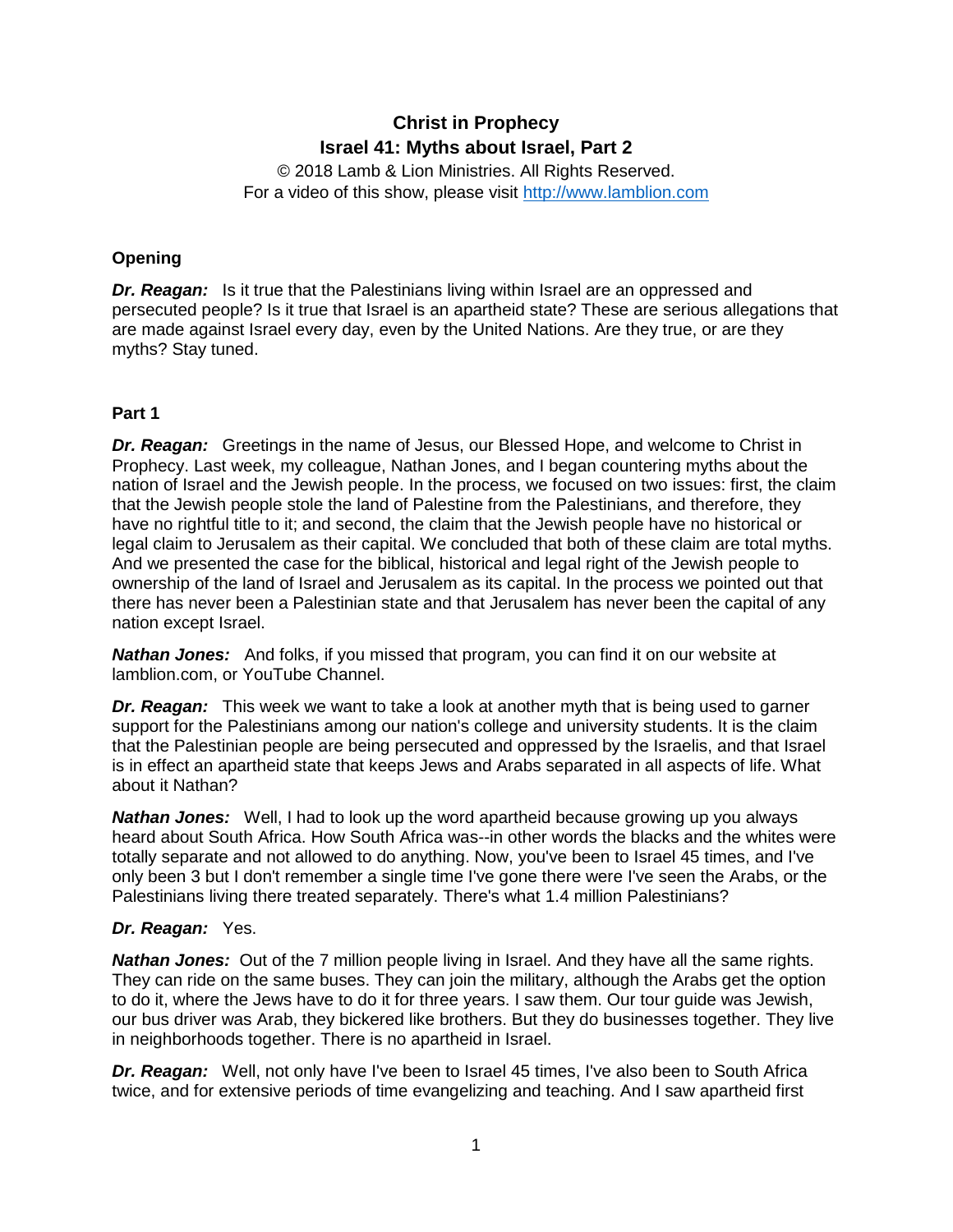hand. I saw the absolute rigid separation of races there. There is nothing like that in Israel. Never has been in Israel. An Arab who lives in Israel is a citizen of the state, and he has all the rights of any person, Jew in the state, right to welfare, right to work. You just name it. Ride a bus whatever, there is no such thing as apartheid in Israel. In fact the irony of all this argument about apartheid is that the true apartheid exists in all the Arab states who are condemning Israel for apartheid.

#### *Nathan Jones:* Yes, absolutely.

*Dr. Reagan:* It is the Arab states that will not even allow a Jew to live in the state.

*Nathan Jones:* Can you imagine that? You go to an Arab state and you're not even allowed to be there if your Jewish people, but they accuse Israel of it.

*Dr. Reagan:* After the 1956 Suez War the Arab nations ejected all the Jews from their nations. And they did it overnight. I had a friend who was living in, a Jewish friend who lived in Cairo, very wealthy family they had a mansion and they were just told you must leave overnight; your house, your cars, your bank account everything overnight you get out of this nation, or you're dead. And they had to flee to Israel. There were over 1 million refugees of Israelis from all over the Middle East that fled, and Israel, the tiny nation of Israel absorbed them. And yet the irony is that the so called refugees of the Six Day War which is about a million who are Arabs have never been absorbed by the Arab states. They won't absorb them, they won't take them.

*Nathan Jones:* They are not allowed to go home.

*Dr. Reagan:* They want to keep them in filthy camps so they can use them as a pawn to say to the world look how we're being treated.

*Nathan Jones:* Right. Right. And I think there is a cultural work ethic there too. I mean for instance the Jewish quarter and all is very clean and neat, the Jewish people are very clean and neat people. The Arabs they have a more laid back culture, and it tends to be more run down, and dirty. So visitors will come and say, "Oh, you know the Arabs are kept in squalor." No, it's like going downtown Detroit versus uptown, you know there is a difference in there. But, the freedoms of the people, the Palestinians in Israel they have the same freedom of religion, of speech, of press.

*Dr. Reagan:* They can even run for office and they serve in the Knesset.

*Nathan Jones:* In the Knesset.

*Dr. Reagan:* Yeah, that would never happen in an apartheid state.

*Nathan Jones:* In the Parliament. Can you imagine some Arab country allowing a Jew to serve in the Parliament? And yet the Arab countries accuse Israel of apartheid.

*Dr. Reagan:* Yes. I'll tell you it is just unbelievable the kind of propaganda that exists on the world scene, and even the media that knows it's a lie uses it anyway.

*Nathan Jones:* It's all that hatred of the Jews.

*Dr. Reagan:* That's true. Satan hates the Jews with a passion because they are the chosen people of God, and because through them God gave the Word, and through them He gave the Messiah. And he is determined to destroy every Jew on planet earth that is what the Holocaust was all about. And Zechariah says that during the Great Tribulation he's going to try to do it again, and he'll succeed in killing two-thirds of the Jewish people.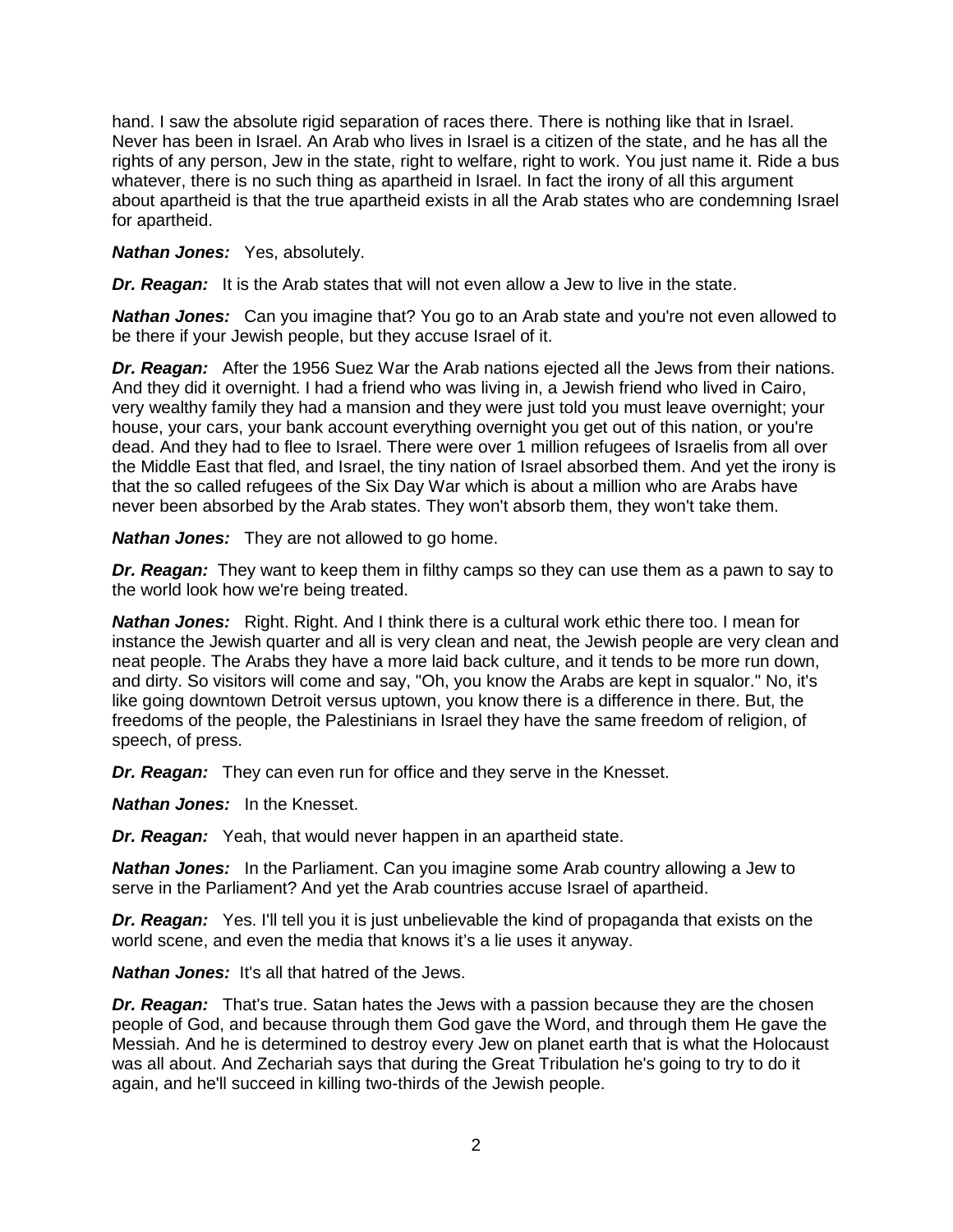#### *Nathan Jones:* How awful.

**Dr. Reagan:** But praise God He's going to preserve a remnant until the end who will accept Jesus as their Messiah.

#### **Part 2**

*Dr. Reagan:* Welcome back to Christ in Prophecy and our discussion of popular myths concerning the nation of Israel. We have been talking about whether or not the Palestinians living within Israel are terribly persecuted as the world claims, and we have been making the point that this claim is a total myth.

*Nathan Jones:* Currently there are about 7.5 million people living in Israel, 6 million of those are Jews, 1 million 400 thousand are Arabs, so the worlds claim that Israel practice apartheid and therefore those one and a half million Arabs are mistreated in many ways it is just pure hokum.

**Dr. Reagan:** I'd like to show you an outstanding video on this subject that was produced by Prager University. The spokesperson on the video is a lady named Olga Meshoe. She is a South African who grew up under apartheid. She also knows a lot about life in Israel.

## **PragerU Video**

*Olga Meshoe:* Maybe you've heard someone say that Israel is an apartheid state. That Israel has a policy of segregating and oppressing the minority population within its borders, like South Africa once did. Maybe you've been so outraged by this information that you have considered joining the BDS Movement; the effort to boycott, divestment, and sanction Israel until it ends its alleged racist policies. I don't blame you. Apartheid is a great evil and deserves to be fought were ever we find it.

But here is the thing: you won't find apartheid in the State of Israel. So, I'll put it bluntly the BDS Movement is a slick propaganda effort built on lies. I think I have the credibility to make this claim. Having grown up in South Africa and having spent a fair amount of time in Israel, I know what apartheid is and what it is not.

My parents were raised in a real apartheid where blacks were by law separated from whites at every level from education to drinking fountains. Blacks couldn't vote. Couldn't own land. Couldn't live next to, or use the same transportation system as whites. I remember my father telling me about how my grandfather was kicked and humiliated in public by a young white boy. All he was permitted to say was, "Please stop little boss." That was the world my family lived in. That was the world of apartheid South Africa.

But in Israel the law is color blind; Israeli Arabs have the same rights as Israeli Jews. They ride the same buses. Study in the same schools. And are treated in the same hospitals. Arabs are elected to Israel's Parliament, serve as judges, and fight in the Israeli military. On my first trip to Israel the group I was with had a Jewish tour guide, and an Arab bus driver. Imagine our surprise having heard that Israel is an apartheid state. This would have been inconceivable in apartheid South Africa. All these things would be self-evident to anyone who did any kind of actual research, or even better visited Israel, something I encourage everyone to do. BDS doesn't want you to research, or visit Israel. It depends on the ignorance of its audience.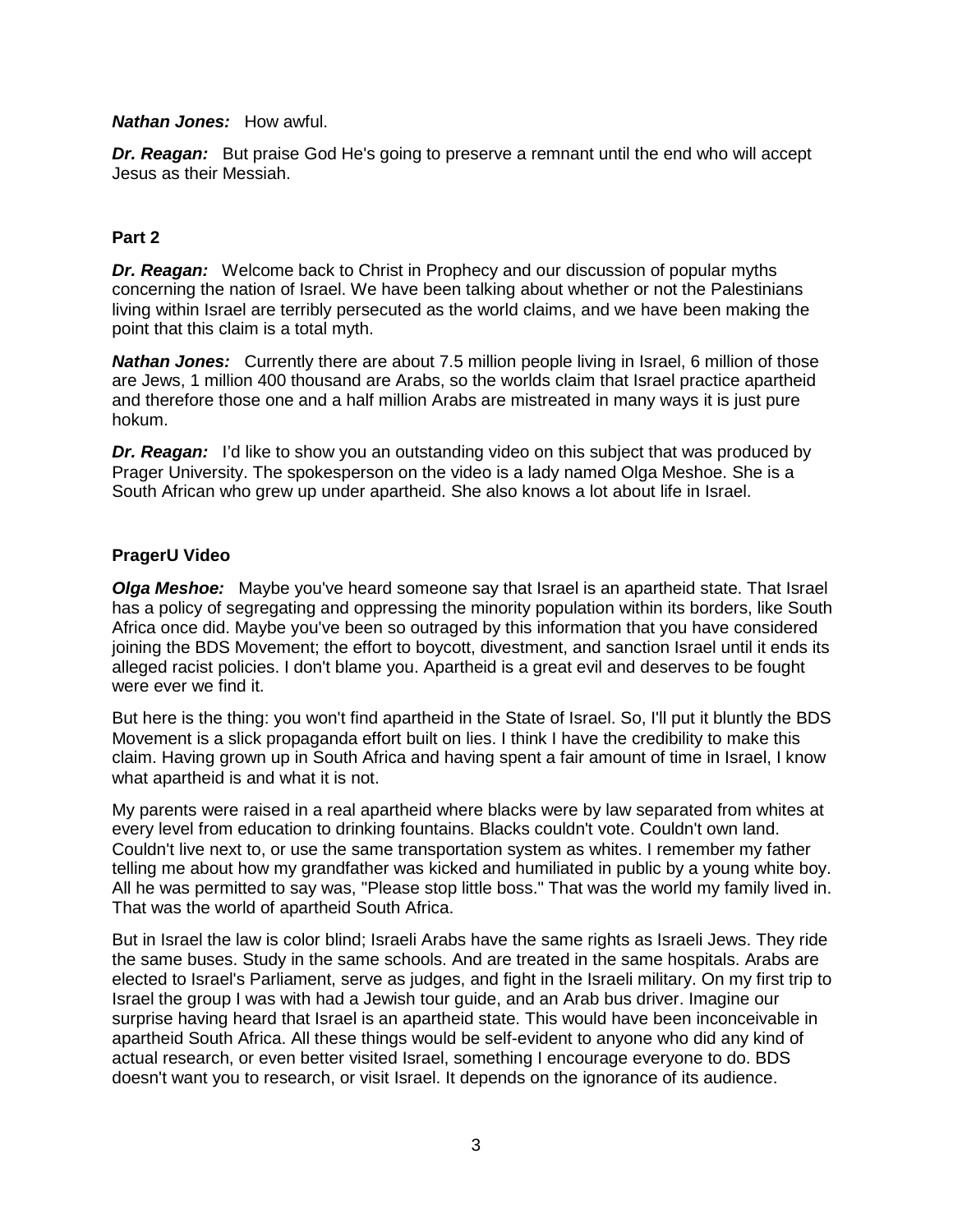Sadly on American college campuses BDS has a significance presence. It succeeds by playing on the good intentions of good people through deliberate deception. In short they lie. And lies really make me angry because lies empower evil. Lies about blacks empower apartheid in South Africa. Lies about Jews made the Holocaust possible. And lies about Israel are misleading a lot of good hearted young people into opposing the only country in the entire Middle East that doesn't segregate and oppress its minority population. Just ask the next Egyptian Copt or Iraqi Christian you meet on campus.

So, the question people should really be asking is what does the BDS Movement want? The answer is simple, they want to destroy Israel. They can't do it militarily, so they try to do it through lies. They say that Jews have no historic claim to Israel. Lie. They say that Israel treats its Arabs as second class citizens. Lie. They say that Israel doesn't want peace with its Arab neighbors. Lie. If you tell lies and you tell them often enough people who don't know the truth start to believe them.

The BDS Movement leaders barely try to hide the charade. They will lie and say that they only want a Palestinian State living side-by-side with Israel. And then they say this, "We oppose a Jewish State in any part of Palestine, ending the occupation doesn't mean anything if it doesn't mean upending the Jewish state itself." That's from Omar Barghouti a founder of BDS. Barghouti lives in Israel, so you might expect that he said this from inside an Israeli prison like Nelson Mandela during South Africa apartheid. You would be wrong. Barghouti is a Ph.D. student at Israel's Tel Aviv University where he enjoys the same rights as every Israeli. My parents could only dream of that kind of freedom.

Is Israel a perfect country? No. There are as many perfect countries as there are perfect people. But to call it an apartheid state is not only an insult to the only democracy in the Middle East, and the only country with equal rights for all its minorities. It's also an insult to the actual victims of apartheid, like my parents and all those who suffered under it. I'm Olga Meshoe for Prager University.

## **Part 3**

*Dr. Reagan:* Welcome back to our discussion of myths concerning Israel. I want to thank Prager University for giving us permission to broadcast the video you just saw. They have produced many such outstanding videos, and you can find them on their website at PragerU.com.

*Nathan Jones:* Now folks, if you don't believe what Dr. Reagan and I have said about Arab freedom in Israel, and if you find it difficult to believe the Prager video, then take a look at this next video clip we have for you. It shows an Israeli Arab woman being interviewed on an Arab television station. Listen to her response to the claim that Israel is an apartheid state.

#### **Video of Arab Interview**

#### *Host:* Is Israel an apartheid state?

*Arab Woman:* No! Israel is not an apartheid state, and anyone who believes this should be ashamed of himself. You live in this country and enjoy all the full benefits of its citizenship. You are free to work, study, and express yourselves and whatever you desire. You lead and educate the next generation in a state that respects you. Look at Syria, Iraq, Egypt and the rest of the Arab countries. What have they done for the good of their people?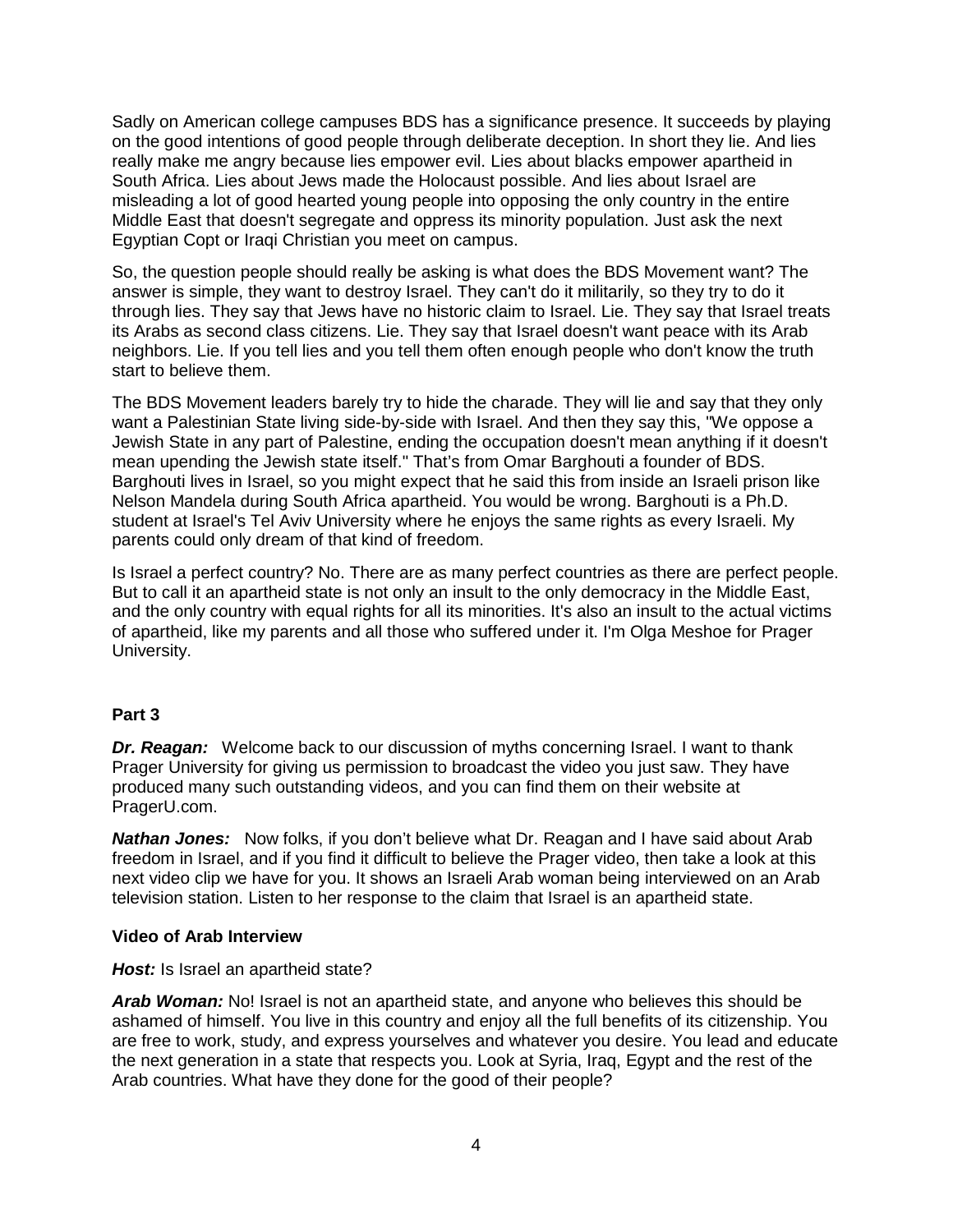**Host:** I'm trying to understand- What's Israel?

**Arab Woman:** Israel is a democratic state, as it is stated in its Declaration of Independence. And that it has minorities such as the Muslims, the Druze, etc. What is a democratic state? It's a state that respects its people, and citizens that live within it. A state that provides freedom of belief, the right to educate, to elect and be elected, become judges or lawyers, a parliament member, and defends the individual's right for freedom. Where else would you find these?

### **Host:** Israel is a democratic state? How's that?

*Arab Woman:* The fact that the country is providing you, an Arab journalist a platform where you can express your opinions and state your mind. When in Russia the media doesn't even have the option to sound an opposing opinion, is proof that this is a democratic state. I take myself as an example, I can work in whatever job I desire that suits my skills and profession. Every work opportunity is equal for both Arabs and Jews. I hope and wish for all Arab countries, citizens and societies to have a democratic state just as Israel.

#### *Host:* How do you define yourself?

*Arab Woman:* I define myself as an Arab, a Muslim with Israel citizenship. Proud of my religion, myself, and that I'm living in a country that respects my will and my rights.

#### *Host:* What are your rights?

*Arab Woman:* What about your rights? The fact that you are here and have the possibility to express your opinions. I do not represent politics. I don't care about any party. I only care about our current modern day reality, and that I show the truth. Whether they like it or not- we are going to see the truth. I wish we should start seeing all the good things we have in this country. I hope we start to coexist and love each other.

**Host:** So, there is no occupation in Israel?

*Arab Woman:* No, there isn't. I do not live under occupation in Israel. I have full democratic rights. And I hope that we start living together in peace, and understanding. I hope that we move on to a better future where we respect each other's opinions and debate respectfully. That we open our eyes and see that we live in a democratic state that respects its citizens and grants them many rights. I represent myself as a minority in Israel. And I am not related whatsoever to politics. I'm proud to stand up and speak for Israel, and that I'm an integrated part of it. I hope that all the Arab countries will adopt the Israeli democratic regime. And for your information, more than 90% of the Gaza Strip citizens and the West Bank wish they were under such a regime.

## **Part 4**

*Nathan Jones:* And folks, lest you think that what you just saw was the testimony of just a secular, non-observant Arab, let me show you a video clip shot in Israel in front of the Israeli parliament building. It contains the testimony of a Muslim observant woman named Sarah Zoabi.

*Sarah Zoabi:* My name is Sarah Zoabi, Arab, Muslim, Israeli, and proud Zionist. I believe with my whole heart in the rights of the Jewish people to a sovereign state in the Holy Land of Israel. It is the right that God promised and gave to the Jewish people--not a kindness--the right of the Jewish people to the land of Israel, the Promised Land, is written in the holy books of the three monotheistic religions. Everyone knows that the Jewish people lived here 3,000 years ago.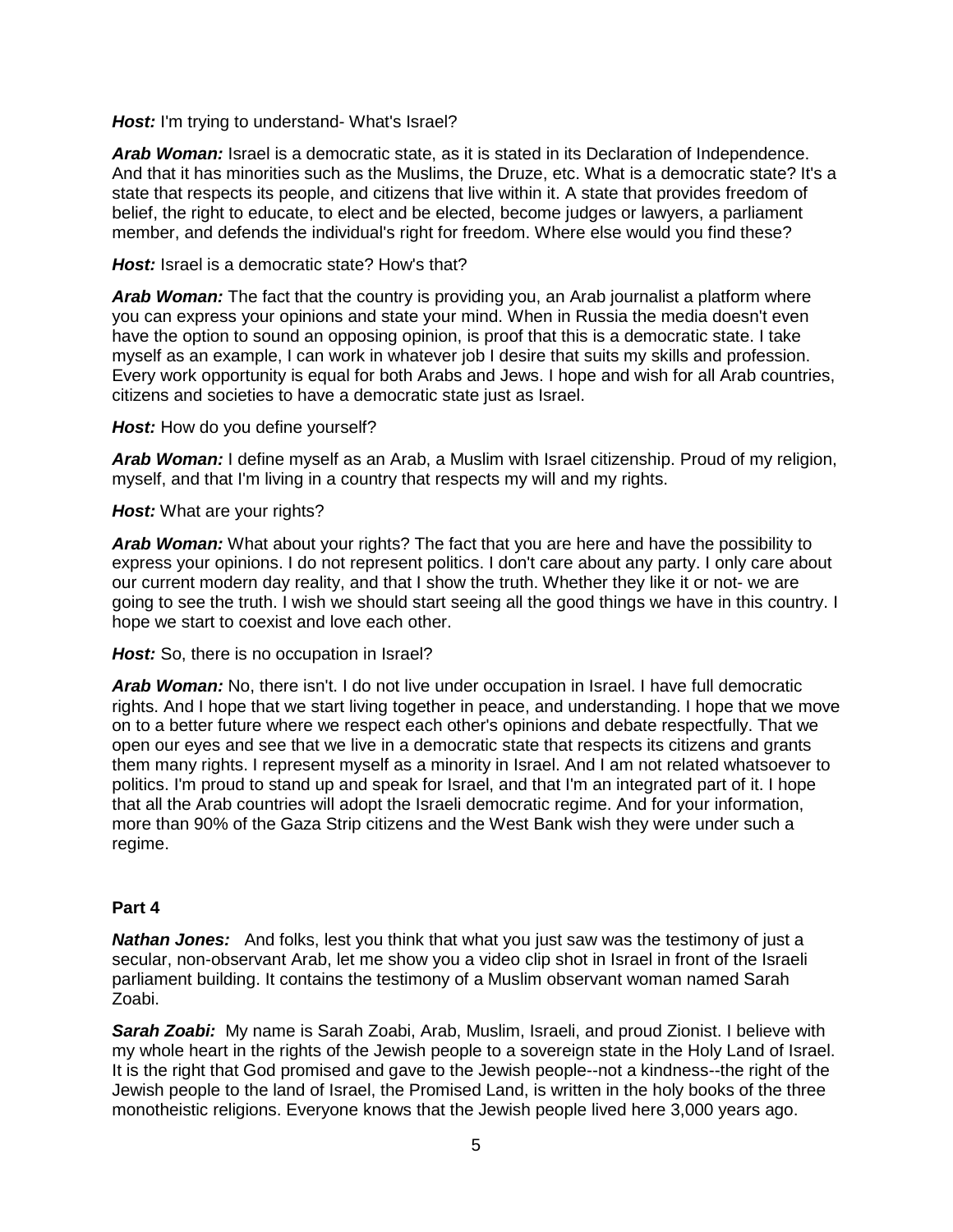They suffered persecution, murder, and attempted genocide throughout history. Millions of Jews were burned in the Holocaust, six million, only because they were Jewish.

But the State of Israel is here to stay. And I'm here to shed some light, with all my might, on the truth about Israel, and the story of my love, and loyalty to my homeland. A never-ending love story. How can I not love you Israel? Even though you suffer from Arab and Muslim terrorism from within and without, you do not distinguish between sex, race, and religion. You respect, welcome, and hug me as an Arab, Muslim woman. Israel, my heart is full of love for you a tiny country, but huge in the size of its good deeds. You do a lot of good in the world. I stand proud next to your flag. The national anthem, *Hatikva*, is playing in my heart. And a never-ending love story is developing between us. My country, your angelic beauty and purity, your earth, the sun shining over you and the wind blowing through your fields. They are the inspiration for my love to you. My country, hug me to your heart, because my heart is lonely without you.

There will never be another country like you. They boycotted you, blamed you, fought you and attacked you. It was all unjustified. I call to you, Arabs of the world! You should be ashamed of your silence and that an Israeli woman cries out for your conscience, and your heart, that is no longer there. There is a river of blood spilled every day in the Arab and Muslim world in name of religion and you do not do anything. You are not ashamed that the State of Israel is treating thousands of wounded Syrians, and you, the Arab countries refuse to accept them for treatment and close your borders without giving them any help!? And then you claim that Israel is an apartheid state which occupies land belonging to others and does not respect human rights!?

My dear amazing country, it's hard for me to describe my love for you. The only thing left to say is that I pray God will protect us, and the people of Israel. And keep and protect our Prime Minister and our leaders, and that God will light their way. My beloved Israel, you may be eternal and glorious forever. May you be blessed every year with prosperity. I swear I'll watch over you with every part of my being because you respect and guard my dignity and my rights. 'Am Israel Hai' May the State of Israel live forever.

#### **Part 5**

*Nathan Jones:* Welcome back to our discussion of myths about Israel.

*Dr. Reagan:* Well, folks, I hope you are getting a clear picture of what hogwash it is to accuse Israel of apartheid. In reality, it is the Arab nations that practice apartheid because they will not even allow Jews to live in their countries.

**Nathan Jones:** Well, we have another video clip for you to consider. It was shot at a meeting at the United Nations Human Rights Council, the group most responsible for making untrue and even irrational accusations against Israel. Watch as nation after nation accuses Israel of apartheid, and then watch the faces of the representatives when a surprise speaker suddenly speaks up. He is Mosab Hassan Yousef, a Palestinian who is the son of the founder of the Palestinian terrorist group called Hamas.

**PLO UN Representative:** Israel, the occupying power, continues with its colonial policy and its daily violations. It continues to abuse, to arbitrarily detain, to carry out ethnic cleansing, steal land and natural resources, uproot trees, steal money,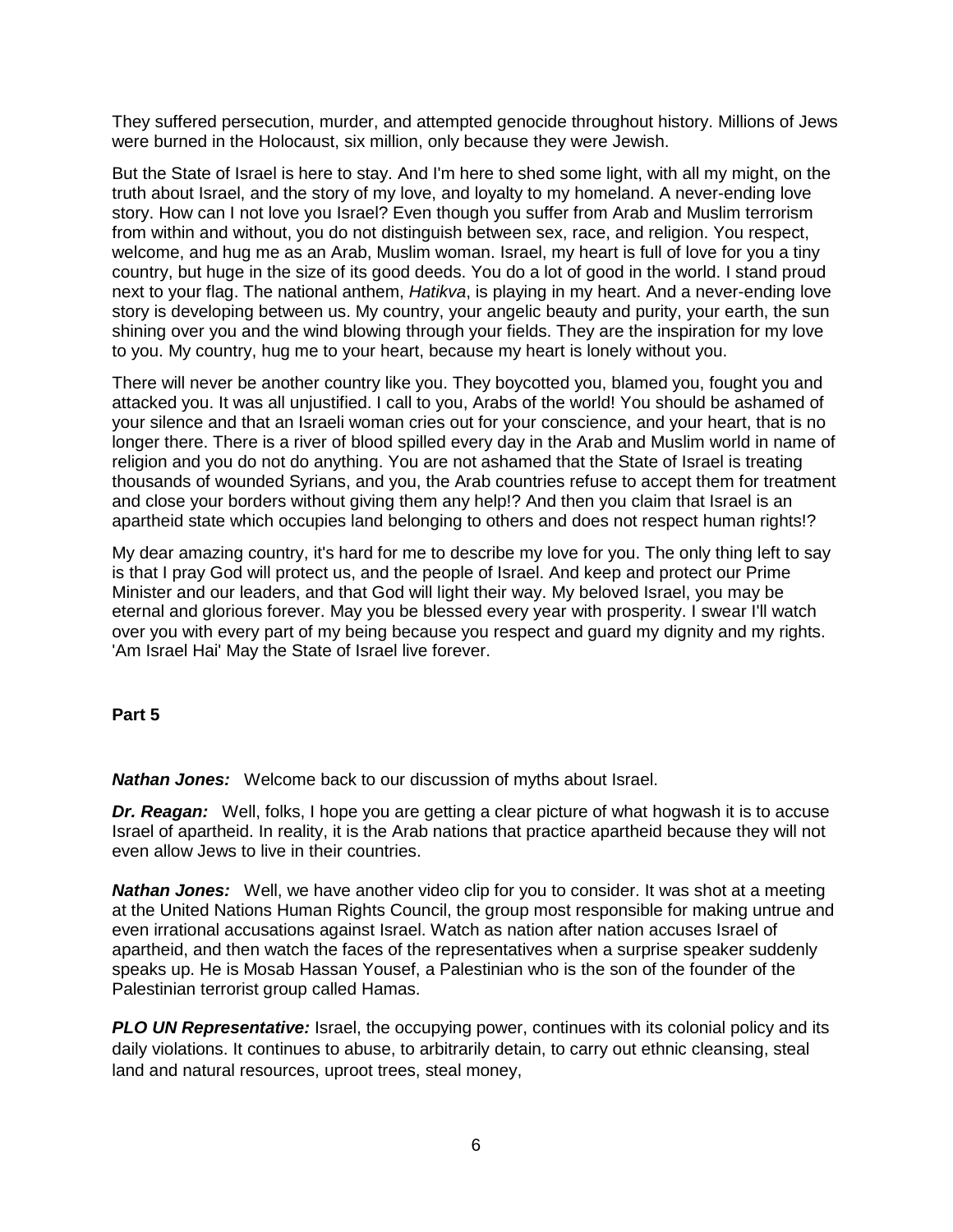*Syria UN Representative:* Israeli activity to Judaize Jerusalem, demolition of homes, confiscation of land and property, spoiling of natural resources.

*Qatar UN Representative:* Racist violations perpetrated by Israel.

*North Korea UN Representative:* Israel continues to commit human rights violations in Palestine.

**Pakistan UN Representative:** Israel, the occupying power, is advancing in its efforts of mass colonization and continued apartheid. Put an end to this colonialist regime.

*Venezuela UN Representative:* Apartheid, atrocities, and massive destruction inflicted on the Palestinian people.

*Iran UN Representative:* War crimes, crimes against humanity, ethnic cleansing, state terror.

*UNHRC President:* Thank you. United Nations Watch.

*Mosab Hassan Yousef:* Thank you, Mr. President. I take the floor on behalf of the UN Watch. My name is Mosab Hassan Yousef. I grew up in Ramallah as a member of Hamas. I address my words to the Palestinian Authority which claims to be the "sole legitimate representative" of the Palestinian people. I ask: Where does your legitimacy come from? The Palestinian people did not elect you, and they did not appoint you to represent them. You are self-appointed. Your accountability is not to your own people. This is evidenced by your own total violation of their human rights.

In fact, the Palestinian individual and their human development is the least of your concerns. You kidnap Palestinian students from campus and torture them in your jails. You torture your political rivals. The suffering of the Palestinian people is the outcome of your selfish political interests. You are the greatest enemy of the Palestinian people. If Israel did not exist, you would have no one to blame. Take responsibility for the outcome of your own actions. You fan the flames of conflict to maintain your abusive power. Finally, you use this platform to mislead the international community, to mislead Palestinian society to believe that Israel is responsible for the problems you create. Thank you.

## **Part 6**

*Nathan Jones:* Well, folks, how's that for a surprise?

*Dr. Reagan:* You know, folks, Adolph Hitler's propaganda minister, Joseph Goebbels once said,

"If you tell a lie big enough and keep repeating it, people will eventually come to believe it." And that is exactly what Satan is motivating the world to do regarding Israel. Satan hates the Jewish people with a passion. As I said before he hates them because they are the Chosen People of God and through them God gave us the Scriptures and the Messiah.

*Nathan Jones:* And the Scriptures make it clear that God intends to bring a great remnant of the Jewish people to belief in Jesus as their Messiah when He returns to this earth at His Second Coming.